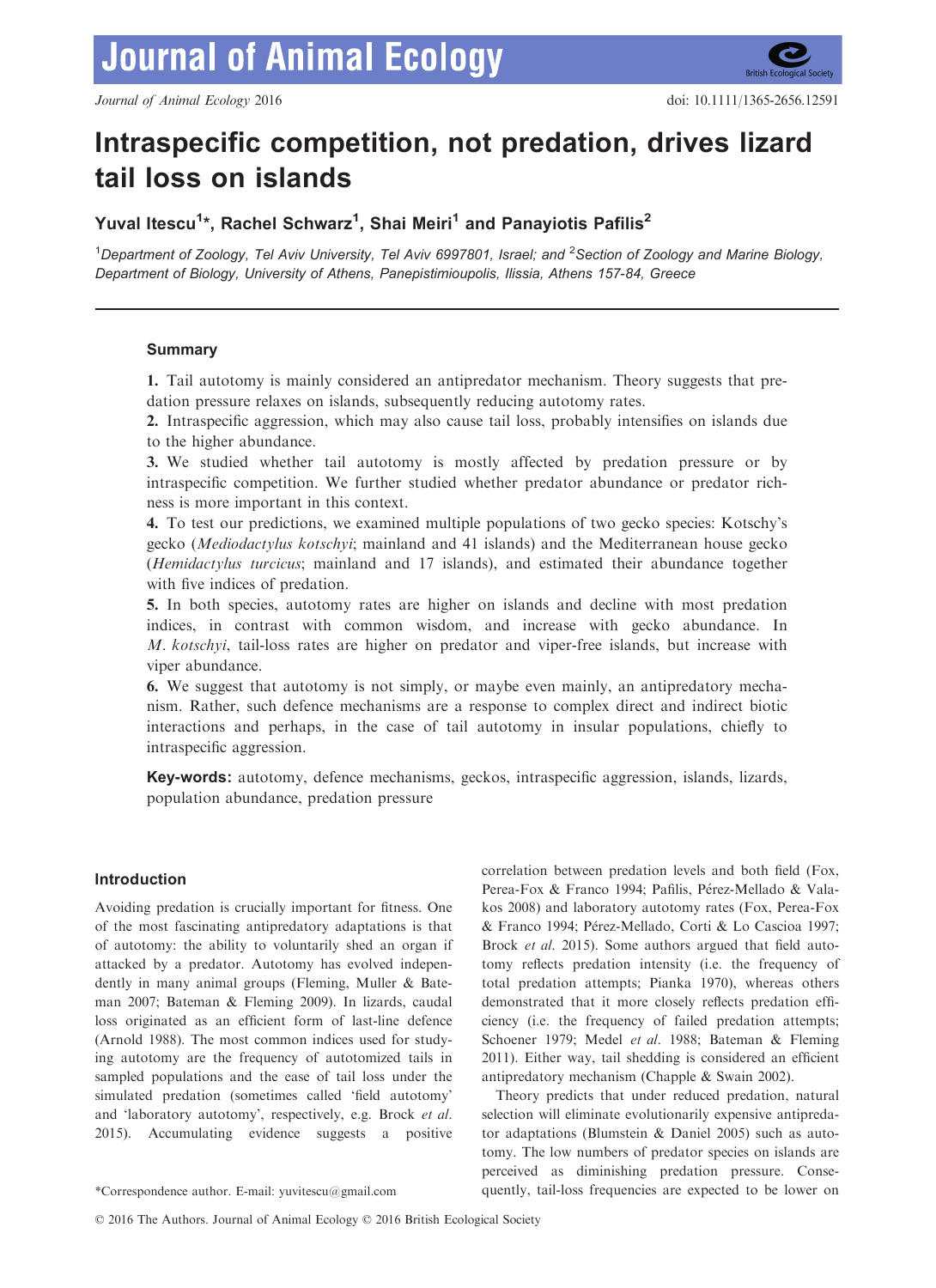islands (Pérez-Mellado, Corti & Lo Cascioa 1997). However, ecological release from predation and interspecific competition is expected to drive the increased population densities in insular lizards and their predators (i.e. density compensation; Case 1975; Rodda & Dean-Bradley 2002; Buckley & Jetz 2007; Novosolov et al. 2016). Thus, declining species richness on islands may lead to increased tail-loss rates by driving predator populations to be denser (Luiselli et al. 2005). Thus, it is not clear a priori whether predation pressure will increase faster with increased predator richness or with increased predator abundance. Archipelagos, comprising islands varying in area and species richness, lend themselves to examining the effect of predation on tail loss. Studies of this question using diverse approaches and study systems have yielded the conflicting results. Some have identified the expected positive relationship between predation pressure and the rates of tail autotomy in the field (Pafilis, Pérez-Mellado & Valakos 2008; Pafilis et al. 2009b), whereas others have not (Schoener & Schoener 1980; Brock et al. 2015). Pafilis *et al.* (2009b) compared the autotomy rates across eight Mediterranean lizard species and pointed to the presence of vipers as the main determinant of autotomy, whereas Brock et al. (2015) failed to support these findings.

Tail autotomy is mainly considered an antipredator strategy, but may also be useful as defence against intraspecific aggression (Pafilis, Pérez-Mellado & Valakos 2008; Donihue et al. 2016), especially where cannibalism exists (e.g. Pafilis et al. 2009a). In dense populations, as often is the case on islands, strong intraspecific competition often triggers fierce aggression that frequently ends in tail loss (Pafilis et al. 2009b; Raia et al. 2010; Cooper, Dimopoulos & Pafilis 2015; Donihue et al. 2016; but see Stamps & Buechner 1985). However, the role of intraspecific aggression in the evolution of tail loss is little studied and remains unclear (Bateman & Fleming 2009). Some studies have revealed a positive relationship between insular lizard densities and field autotomy (Pafilis et al. 2009a; Donihue et al. 2016), while others have not (Brock et al. 2015). Bateman & Fleming (2009) suggested that biting off the tails of rivals might be adaptive for males of territorial species, although most studies have failed to detect the sexual differences in tail autotomy.

We examined the effect of predation pressure and intraspecific competition on tail-loss frequencies across multiple insular populations of two sympatric geckos, Mediodactylus kotschyi (Steindachner, 1870) and Hemidactylus turcicus (Linnaeus, 1758), on numerous Aegean Sea islands, and compared them to mainland populations of both species. We predicted that:

- 1 If tail autotomy frequencies are driven by predation, then:
	- a. Autotomy will be lower on islands, compared with the mainland, due to the relaxed predation.
- b. Autotomy will be positively correlated with predation and will be lower on predator-free islands. Vipers (the main gecko predators in our study system; e.g. Cattaneo 2010) will be particularly important.
- 2 If tail autotomy frequencies are driven by intraspecific competition, then:
	- a. Autotomy will be more frequent on islands, compared with the mainland, due to the increased intraspecific aggression.
	- b. Autotomy will increase with gecko abundance.
	- c. Males, which engage more in aggressive encounters with conspecifics, will lose tails more frequently than females.

## Materials and methods

#### study site and species

The Aegean archipelago encompasses thousands of islands that vary tremendously in area (the islands in our study span four orders of magnitude in area: from the 0034-km2 Mikri Fteno to the  $430.2 \text{-} \text{km}^2$  Naxos), distance from the mainland, habitat diversity, species richness, resource abundance and faunal composition (Valakos et al. 2008). We studied two gecko species that are common on many of these islands.

Mediodactylus kotschyi (Fig. 1a) is a small [mean snout vent length (SVL)  $42.2 \pm 4.3$  mm, mean mass  $2.7 \pm 0.9$  g, Y. Itescu, unpublished data], mostly cathemeral and saxicolous gecko. It ranges over the southern Balkans and eastern Mediterranean, including some of the smallest islets where it is often the only terrestrial vertebrate present (Valakos et al. 2008). It is insectivorous, highly territorial (Ajtic 2014) and varies greatly in morphology, life history and ecology across populations (e.g. Slavenko et al. 2015).

Hemidactylus turcicus (Fig. 1c) is a slightly larger (mean SVL  $47.5 \pm 4.5$  mm, mean mass  $3.1 \pm 0.9$  g, Y. Itescu, unpublished data), insectivorous, nocturnal species (Valakos et al. 2008), which mainly inhabits human dwellings. On the Aegean Sea islands, it is sympatric to  $M$ . kotschyi, albeit being mostly absent from the smallest islands uninhabited by humans.

## data collection

We studied these lizards in the field yearly during May and June 2013–2016. We further examined the specimens in five museum collections [Zoologische Staatssammlung München, Zoologische Forschungsmuseum Alexander Koenig in Bonn, Natural History Museum of Crete (University of Crete), National Natural History Collections (Hebrew University of Jerusalem) and The Steinhardt Museum of Natural History (Tel Aviv University)]. We recorded sex, SVL and tail condition (intact\regenerated; see Fig. 1) for 1537 M. kotschyi individuals from 108 islands and 159 individuals from mainland sites in Greece, Turkey and Israel. We also recorded the data for 282 H. turcicus individuals from 48 islands and for 70 individuals from mainland sites in Greece and Israel. Only adult individuals were examined. Population SVL means were calculated by averaging the means of males and females.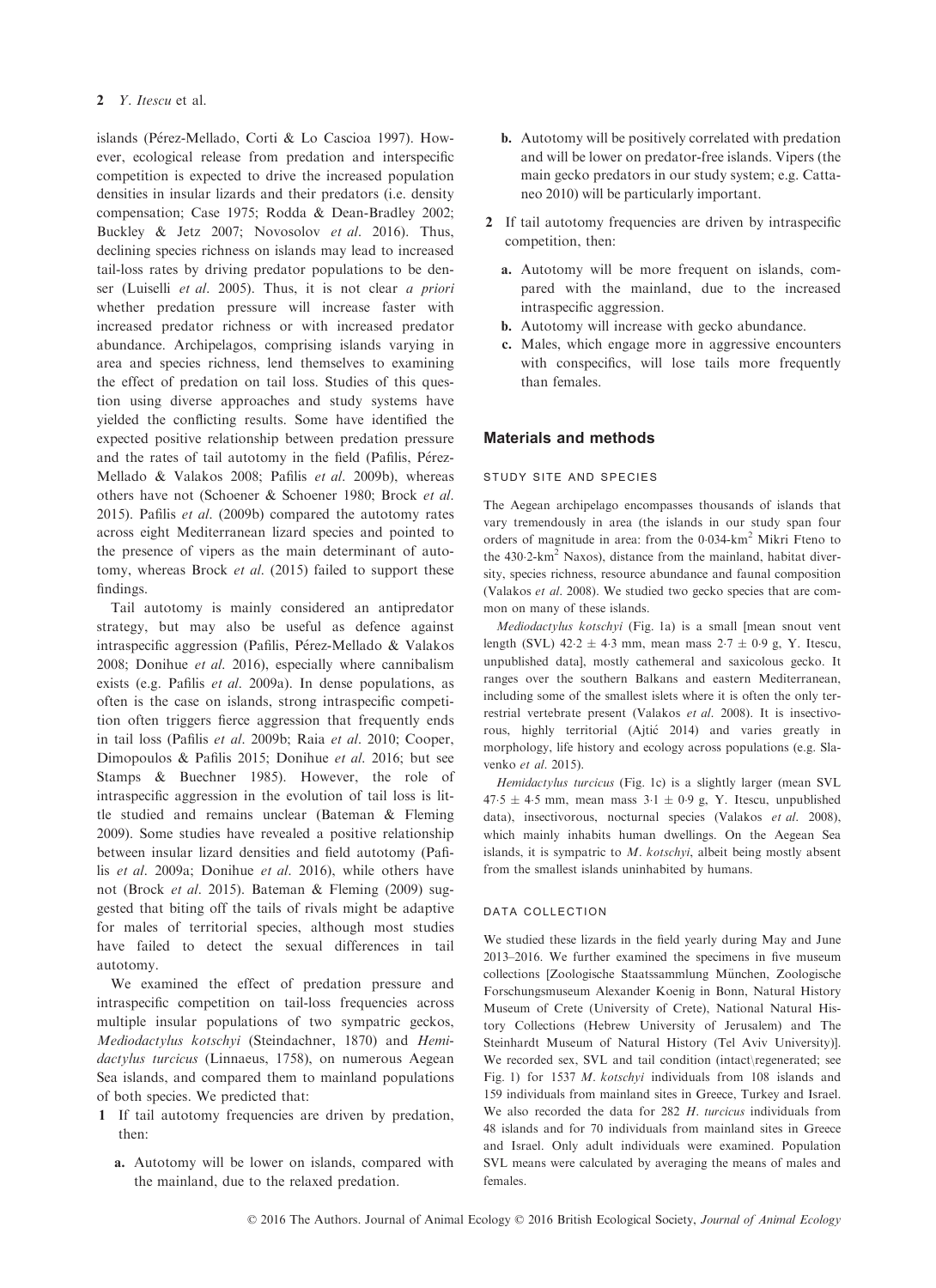

Fig. 1. The study species: (a) Mediodactylus kotschyi with an intact tail from Mykonos; (b) M. kotschyi with a regenerated tail from Mykonos; (c) Hemidactylus turcicus with an intact tail clinging to a house wall in Serifos; (d) H. turcicus with a regenerated tail from Kato Kufonisi. Photographs by: a and b – Simon Jamison, c – Alex Slavenko, d – Yuval Itescu.

Population tail autotomy frequency was defined as the proportion of individuals with regenerated or lost tails. Museum specimens with cut tails were not examined since in many cases those tails were removed intentionally following the preservation (e.g. for genetic studies) and we cannot verify whether these tails were naturally autotomized. We compiled the island-specific lists of potential predators from the published studies and from our own observations in the field (see Appendix S1, Supporting Information).

We estimated the relative abundance across islands for both gecko species (41 islands for M. kotschyi and 17 for H. turcicus) and for vipers (Vipera ammodytes, 10 islands). The abundance of M. kotschyi was estimated by counting the number of geckos found per hour of search by one of us (YI), during peak hours of activity and clear sky conditions (Buckley & Roughgarden 2005). For H. turcicus and V. ammodytes, we estimated the relative abundance as the number of individuals found per day of search, per person searching.

#### statistical analyses

We first compared the tail-loss frequencies between the two species across islands on which we sampled both. We then examined the correlation between autotomy rates, predation and gecko abundance. Predation was evaluated in five ways: (i) mainland vs. islands (predation pressure is assumed to be lower on islands); (ii) predator richness (a common index of predation pressure, e.g. Cooper, Pérez-Mellado & Vitt 2004), which was estimated as the number of mammal, bird and reptile species that potentially prey on geckos (Appendix S1); (iii) presence vs. absence of predators on an island; (iv) presence vs. absence of vipers (V. ammodytes) on an island; and (v) viper abundance.

We compared the autotomy proportion on the mainland to that on islands, including all measured individuals (a total of 1696 M. kotschyi and 352 H. turcicus individuals). Then, we tested the effects of predation (i.e. predator richness), gecko abundance and body size on autotomy frequencies across the insular populations. Since autotomy rates have a binomial error structure, we performed a binomial regression test and used

Akaike's information criteria (AIC) scores for model selection. Some studies have found autotomy frequency to be positively associated with body size (e.g. Pafilis et al. 2009b; cf. Fleming, Valentine & Bateman 2013). Thus, to account for the potential effects of body size, we included the mean SVL (log10-transformed, to meet the assumptions of parametric tests) of each population as an additional predictor. Island area is sometimes considered important in this context as well (e.g. Donihue et al. 2016). However, since island area was highly correlated with predator richness ( $R^2 = 0.78$ ,  $P < 0.01$ , variance inflation factor  $=$  4.63), which was our main focus, we excluded it from our analyses (but see analysis results of the effect of island area on autotomy frequency in Appendix S2). Variance inflation factors did not exceed 2 in any other case (the results not shown), implying that multicollinearity in our analysed data set is low (O'brien 2007). We analysed only populations with a minimum sample size of five individuals, for which we had data on all predictors. We also ran the sensitivity analyses for both species with minimum sample sizes of  $n \ge 10$  per island (and also  $n \ge 30$  per island for M. kotschyi) to test whether our results are robust to the inclusion of small samples. This left us with 41 populations of M. kotschyi (1237 individuals; Fig. 2, Table 1) and 17 populations of H. turcicus (229 individuals; Fig. 2, Table 1).

We also compared the autotomy frequencies between populations experiencing predation and predator-free populations of M. kotschyi (we had no  $H$ . turcicus population from a predatorfree island), as well as populations that coexist with  $V$ . ammodytes, and populations that do not – in both species. Then, we ran regression tests to examine the effect of viper abundance. Finally, we studied the sexual differences using paired t-test across populations with a minimum sample size of five individuals for each sex in M. kotschyi (sample sizes were insufficient in H. turcicus).

## **Results**

Across all individuals, the autotomy frequency of M. kotschyi was 755% (1281 of 1696 individuals), while that of  $H$ . turcicus was  $66.5\%$  (234 of 352 individuals).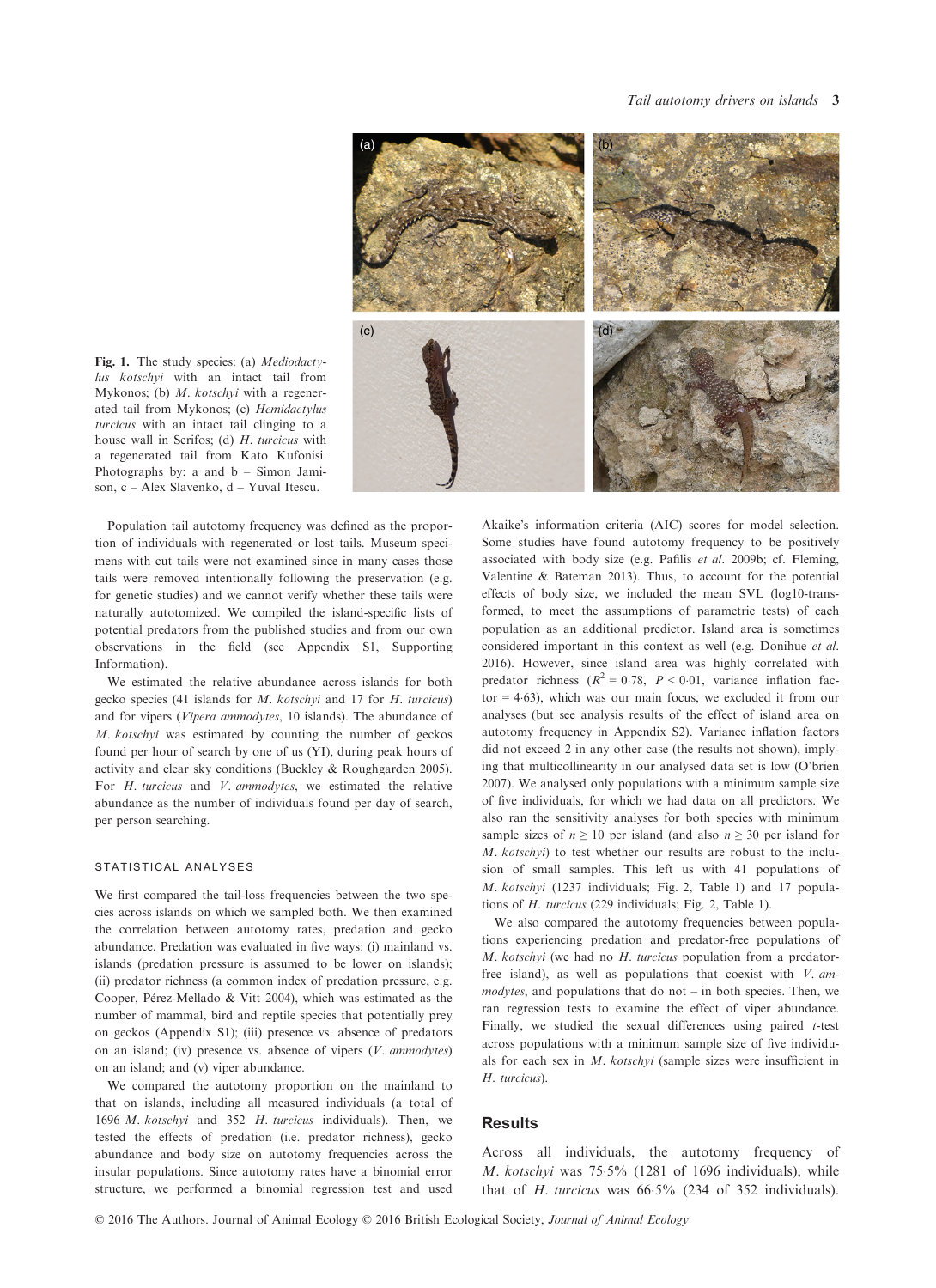

Fig. 2. A map presenting the islands included in the interpopulation analyses of at least one species. Numbers correspond to those in Tables 1 and S1.

Autotomy frequencies did not differ between species across islands where both were examined (with a minimum of five individuals per population in each species; paired *t*-test: *M.* kotschyi =  $72.5\%$ , *H.* turcicus =  $66.1\%$ ,  $n = 17$  population pairs,  $t = 1.35$ ,  $P = 0.19$ ). However, they were not significantly correlated ( $r = 0.06$ ,  $P = 0.82$ ). Insular geckos of both species showed significantly higher caudal autotomy frequencies compared with mainland conspecifics  $(M. kotshvi: 54\%$  in the mainland, 77.7% on islands, total  $n = 159$  and 1537 individuals, respectively,  $\chi^2 = 67.9$ ,  $P < 0.01$ ; Fig. 3a; *H. turcicus*: 47.1% in the mainland and 71.3% on islands, total  $n = 70$  and 282, respectively,  $\chi^2 = 33.1$ ,  $P < 0.01$ ; Fig. 3b). Across insular populations, SVL was not associated with autotomy frequencies in either species  $(r = 0.04, P = 0.78, in$ M. kotschyi and  $r = 0.12$ ,  $P = 0.65$ , in H. turcicus).

# tail autotomy in mediodactylus kotschyi

The best model for M. kotschyi showed that autotomy frequencies were positively correlated with gecko abundance and, surprisingly, negatively correlated with predator richness (Table 2, Fig. 4). These results remain qualitatively similar when analysing data sets with sample sizes of  $n > 10$  and  $n > 30$  per island (Appendix S2). Autotomy frequencies were higher on predator-free islands (predator-free =  $85\%$ , *n* populations = 13, vs. predator-inhabited = 73.4%,  $n = 28$ ,  $t = 2.79$ ,  $P = 0.01$ ) and on viper-free islands  $(80\%, n = 29, \text{ vs. viper-}$ inhabited =  $69.9\%$ ,  $n = 12$ ,  $t = 2.60$ ,  $P = 0.02$ , Fig. 5a). Autotomy frequencies thus significantly increase where predators in general, and vipers specifically, are absent and where predator richness is low. Furthermore, on viper-free islands, tail autotomy frequencies were positively correlated with gecko abundance (Table 2). On the other hand, where vipers are present, their abundance was positively correlated with tail-loss frequencies (Table 2). Males had higher autotomy frequencies than females  $(males = 81.2\%,$  females = 72.9%, 31 populations,  $t = -2.46$ ,  $P = 0.02$ ).

## tail autotomy in hemidactylus turcicus

Similar to *M. kotschyi*, gecko abundance was positively correlated with autotomy frequencies in H. turcicus (Table 2, Fig. 4d); this result becomes non-significant when tested with sample sizes of  $n \geq 10$  individuals per island (see Appendix S2). This may be due to the loss of statistical power. Adding the only island with data on abundance and  $n = 9$ , Anafi Island, produces results that are qualitatively similar to the original results ( $P < 0.01$ ). However, predator richness was (negatively) correlated with tail loss only when avian predators were excluded from the predator richness counts. Viper presence had no impact on tail loss (viper-free  $= 70.9\%$ , viperinhabited =  $59.8\%$ , 7 and 10 islands, respectively,  $t = -1.49$ ,  $P = 0.16$ , Fig. 5b), and neither did their abundance  $(n = 10, r = 0.31 P = 0.38)$ .

## **Discussion**

Tail autotomy is considered to be an antipredatory mechanism (e.g. Bateman & Fleming 2009). Nevertheless, we found a consistent evidence that population abundance (an index for intraspecific competition) is a more important driver of autotomy frequencies in both species. Surprisingly, tail-loss rates decline where the predation pressure is supposedly stronger according to most indices. The only predation index that positively correlated with autotomy frequencies was viper abundance (and only in M. kotschyi), demonstrating the importance of this specific predator.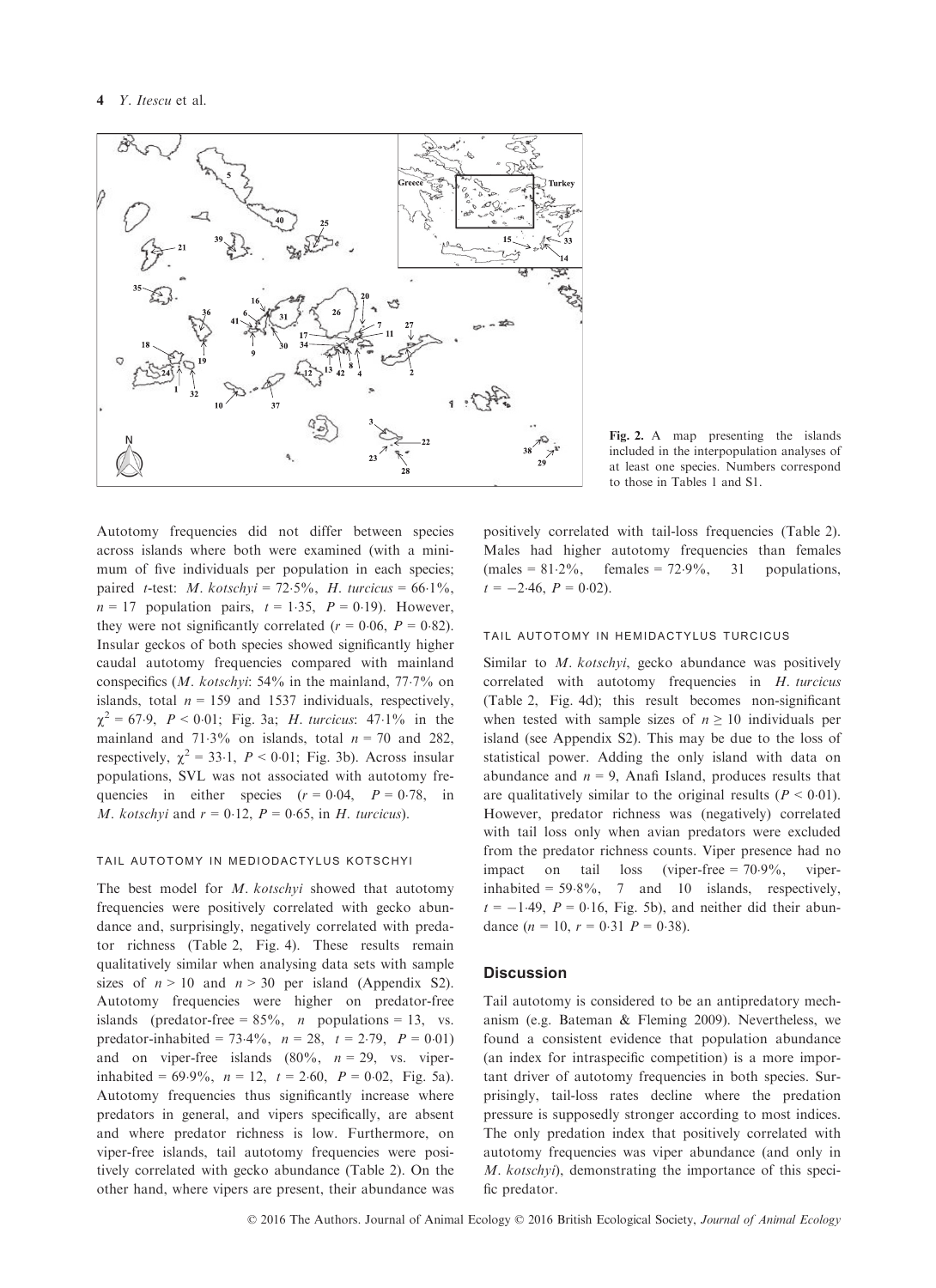|                | Island                   | Latitude         | Longitude $n$    | Mediodactylus kotschyi   |                       |                          | Hemidactylus turcicus    |                                  |                                    |                      |                               |  |
|----------------|--------------------------|------------------|------------------|--------------------------|-----------------------|--------------------------|--------------------------|----------------------------------|------------------------------------|----------------------|-------------------------------|--|
| #              |                          |                  |                  |                          | Autotomy<br>frequency | Abundance                | $\boldsymbol{n}$         | Autotomy<br>frequency            | Abundance                          | Predator<br>richness | Viper presence<br>(abundance) |  |
| 1              | Agios Eustathios         | 36.775           | 24.582           | 31                       | 0.94                  | 5.60                     | $\overline{\phantom{0}}$ |                                  | $\overline{\phantom{0}}$           | 0(0,0,0)             | No                            |  |
| 2              | Amorgos                  | 36.847           | 25.903           | 29                       | 0.79                  | 5.24                     | 18                       | 0.67                             | 4.00                               | 10(3, 4, 3)          | No                            |  |
| 3              | Anafi                    | 36.367           | 25.782           | 30                       | 0.70                  | 2.22                     | 10                       | $1-00$                           | 8.00                               | 5(2,3,0)             | No                            |  |
| $\overline{4}$ | Andreas                  | 36.862           | 25.622           | 7                        | $1-00$                | 4.00                     | $\equiv$                 |                                  | $\overline{\phantom{0}}$           | 0(0,0,0)             | No                            |  |
| 5              | Andros                   | 37.858           | 24.848           | 32                       | 0.75                  | 2.00                     | 5                        | 0.40                             | 1.33                               | 17(4,7,6)            | Yes $(0.11)$                  |  |
| 6              | Antiparos                | 37.000           | 25.054           | 51                       | 0.71                  | 4.00                     | 8                        | $1-00$                           | $\overline{\phantom{0}}$           | 10(2,3,5)            | Yes $(0.296)$                 |  |
| 7              | Apano Kufonisi           | 36.941           | 25.607           | 35                       | 0.63                  | 1.80                     | 10                       | 0.70                             | 1.67                               | 4(1,1,2)             | Yes $(0.67)$                  |  |
| 8              | Aspronisi                | 36.855           | 25.546           | 28                       | 0.93                  | 3.08                     | $\equiv$                 |                                  | $\overline{a}$                     | 0(0,0,0)             | N <sub>o</sub>                |  |
| 9              | Despotiko                | 36.962           | 25.003           | 33                       | 0.94                  | 6.14                     | 21                       | 0.81                             | 8.00                               | 7(1,1,5)             | Yes $(1.2)$                   |  |
| 10             | Folegandros              | 36.615           | 24.930           | $\overline{\phantom{a}}$ |                       | $\overline{\phantom{0}}$ | 7                        | 0.71                             | $1 - 17$                           | 9(2,5,2)             | No                            |  |
| 11             | Glaronisi                | 36.916           | 25.605           | 44                       | 0.80                  | 4.00                     | L,                       |                                  | $\overline{\phantom{0}}$           | 0(0,0,0)             | No                            |  |
| 12             | Ios                      | 36.722           | 25.327           | 30                       | 0.73                  | 3.24                     | 12                       | 0.58                             | 1.47                               | 10(2,5,3)            | Yes $(0.25)$                  |  |
| 13             | Iraklia                  | 36.840           | 25.454           | 38                       | 0.71                  | 2.99                     | 11                       | 0.55                             | 0.92                               | 6(1,2,3)             | Yes $(0.253)$                 |  |
| 14             | Karpathos                | 35.505           | 27.150           | 33                       | 0.70                  | 3.45                     | $\equiv$                 | L.                               | $\overline{\phantom{0}}$           | 17(3,10,4)           | No                            |  |
| 15             | Kassos                   | 35.391           | 26.921           | 69                       | 0.87                  | 4.80                     | $\overline{\phantom{0}}$ | $\overline{\phantom{0}}$         | $\overline{\phantom{0}}$           | 6(1,4,1)             | No                            |  |
| 16             | Kato Fira                | 37.056           | 25.081           | 26                       | 0.73                  | 4.00                     |                          |                                  |                                    | 0(0,0,0)             | No                            |  |
| 17             | Kato Kufonisi            | 36.910           | 25.576           | 24                       | 0.83                  | 2.85                     |                          | $\overline{\phantom{a}}$         | $\overline{\phantom{0}}$           | 4(1,2,1)             | No                            |  |
| 18             | Kimolos                  | 36.808           | 24.559           | 66                       | 0.79                  | 3.29                     | 10                       | 0.60                             | 2.50                               | 10(2,3,5)            | No                            |  |
| 19             | Kitriani                 | 36.903           | 24.726           | 6                        | 0.67                  | 1.45                     | $\equiv$                 |                                  | $\overline{\phantom{0}}$           | 0(0,0,0)             | No                            |  |
| 20             | Kopria                   | 36.987           | 25.638           | 5                        | 1.00                  | 4.00                     |                          | $\overline{\phantom{0}}$         | $\overline{\phantom{0}}$           | 0(0,0,0)             | No                            |  |
| 21             | Kythnos                  | 37.406           | 24.424           | 13                       | 0.77                  | 4.00                     | 6                        | 0.50                             | 3.50                               | 12(3,5,4)            | No                            |  |
| 22             | Megali Fteno             | 36.311           | 25.800           | 37                       | 0.78                  | 2.00                     | $\overline{\phantom{0}}$ | $\sim$                           | $\overline{\phantom{0}}$           | 0(0,0,0)             | No                            |  |
| 23             | Mikri Fteno              | 36.312           | 25.795           | 30                       | 0.77                  | 4.00                     |                          | $\overline{\phantom{a}}$         | $\overline{\phantom{0}}$           | 0(0,0,0)             | No                            |  |
| 24             | Milos                    | 36.708           | 24.490           | 85                       | 0.82                  | 5.98                     | $\overline{\phantom{0}}$ | $\equiv$                         | $\overline{\phantom{0}}$           | 13(2,5,6)            | No                            |  |
| 25             | Mykonos                  | 37.443           | 25.381           | 21                       | 0.62                  | 1.71                     | 10                       | 0.40                             | 0.89                               | 11(2,4,5)            | Yes $(0.25)$                  |  |
| 26             | <b>Naxos</b>             | 37.061           | 25.484           | 58                       | 0.62                  | 1.87                     | 12                       | 0.75                             | 0.57                               | 17(3,8,6)            | Yes $(0.1)$                   |  |
| 27             | Nikouria                 | 36.882           | 25.917           | 5                        | 0.80                  | 2.00                     | $\equiv$                 |                                  | $\overline{\phantom{0}}$           | 1(0,0,1)             | No                            |  |
| 28             | Pachia                   | 36.272           | 25.831           | 6                        | 1.00                  | 4.00                     | $\overline{\phantom{0}}$ | $\equiv$                         | $\overline{\phantom{0}}$           | 0(0,0,0)             | No                            |  |
| 29             | Plakida                  | 36.286           | 26.745           | 10                       | 0.90                  | 4.27                     | $\equiv$                 | $\equiv$                         | $\overline{\phantom{0}}$           | 0(0,0,0)             | No                            |  |
| 30             | Panteronisi              | 36.971           | 25.119           | 33                       | 0.88                  | 2.26                     | $\equiv$                 | $\equiv$                         | $\overline{\phantom{0}}$           | 1(0,0,1)             | No                            |  |
| 31<br>32       | Paros                    | 37.060<br>36.767 | 25.192           | 34<br>13                 | 0.62<br>0.69          | 4.55<br>2.41             | 10                       | 0.60<br>$\overline{\phantom{0}}$ | $1-00$<br>$\equiv$                 | 15(3,5,7)            | Yes (NA)<br>No                |  |
| 33             | Polyaigos<br>Saria       |                  | 24.637<br>27.220 | 11                       | 0.73                  | 0.74                     |                          |                                  |                                    | 7(0,3,4)             |                               |  |
|                |                          | 35.864           |                  |                          |                       |                          | $\overline{\phantom{0}}$ |                                  | $\overline{\phantom{0}}$           | 3(1,2,0)             | No                            |  |
| 34             | Schinoussa<br>Serifos    | 36.873           | 25.521           | 56                       | 0.71<br>0.64          | 2.38                     | 35<br>7                  | 0.77                             | 1.71                               | 5(1,2,2)             | No                            |  |
| 35             |                          | 37.161           | 24.481           | 31                       |                       | 1.49                     |                          | 0.71                             | 1.50                               | 11(3,4,4)            | No                            |  |
| 36<br>37       | <b>Sifnos</b><br>Sikinos | 36.972<br>36.680 | 24.702<br>25.121 | 36<br>25                 | 0.81<br>0.68          | 2.67<br>2.86             | 10                       | 0.70                             | $\overline{\phantom{0}}$<br>1.57   | 10(3,4,3)            | No<br>Yes $(0.143)$           |  |
|                |                          |                  |                  | 5                        |                       |                          | $\equiv$                 |                                  | $\equiv$                           | 7(1,4,2)             |                               |  |
| 38             | Syrna                    | 36.345           | 26.676           |                          | 0.60                  | 2.29                     |                          |                                  |                                    | 0(0,0,0)             | No                            |  |
| 39<br>40       | <b>Syros</b><br>Tinos    | 37.433<br>37.585 | 24.914<br>25.184 | 14<br>19                 | 0.86<br>0.53          | 2.26<br>2.67             | 10                       | 0.50<br>÷,                       | $1-00$<br>$\overline{\phantom{0}}$ | 12(3,4,5)            | Yes $(0.5)$                   |  |
|                |                          |                  |                  |                          |                       |                          | $\overline{\phantom{0}}$ |                                  |                                    | 19(4,6,9)            | Yes (NA)                      |  |
| 41<br>42       | Tsimintiri<br>Venetiko   | 36.976<br>36.855 | 25.018<br>25.485 | 24<br>35                 | 0.62<br>0.94          | 4.00<br>3.11             |                          | $\overline{\phantom{a}}$         | $\overline{\phantom{0}}$           | 1(0,1,0)<br>0(0,0,0) | No<br>No                      |  |
|                |                          |                  |                  |                          |                       |                          |                          |                                  |                                    |                      |                               |  |

## Table 1. Data of studied populations

n is the number of individual geckos examined. Abundance of M. kotschyi is the number of geckos found per hour of search by YI. Abundance of H. turcicus and abundance of vipers are the numbers of animals found per day of search per person searching. Viper abundance is given in parentheses in the viper presence column. Predator richness includes all potential mammalian, avian and reptilian gecko predators, given in parentheses from left to right, respectively (see Appendix S1 for further details). Sex-specific autotomy rates and data for non-significant predictors (i.e. body size) are given in Table S1.

If tail loss is indeed an important antipredator mechanism, why do autotomy frequencies increase on predatorreduced, and especially predator-free, islands? Four of the five studied predation indices (i.e. mainland vs. islands, predator richness, predator presence vs. absence and V. ammodytes presence vs. absence) were negatively associated with autotomy rates (the last two only in M. kotschyi). The reason for this discrepancy might stem from the compound nature of predation pressure and its two main components: intensity and efficiency.

On small islands, the numbers of predator and prey species decline, subsequently promoting 'density compensation' (Case 1975), in which the density of both predator and prey populations may increase (Rodda & Dean-Bradley 2002; Ajtić et al. 2013). We found that viper abundance increases as islands become smaller (Appendix S2), possibly indicating a case of mesopredator release (Crooks & Soulé 1999). Abundance of  $M$ .  $kotshyi$ , however, is independent of island area (Appendix S2). This, combined with the lower diversity of other potential prey, implies

© 2016 The Authors. Journal of Animal Ecology © 2016 British Ecological Society, Journal of Animal Ecology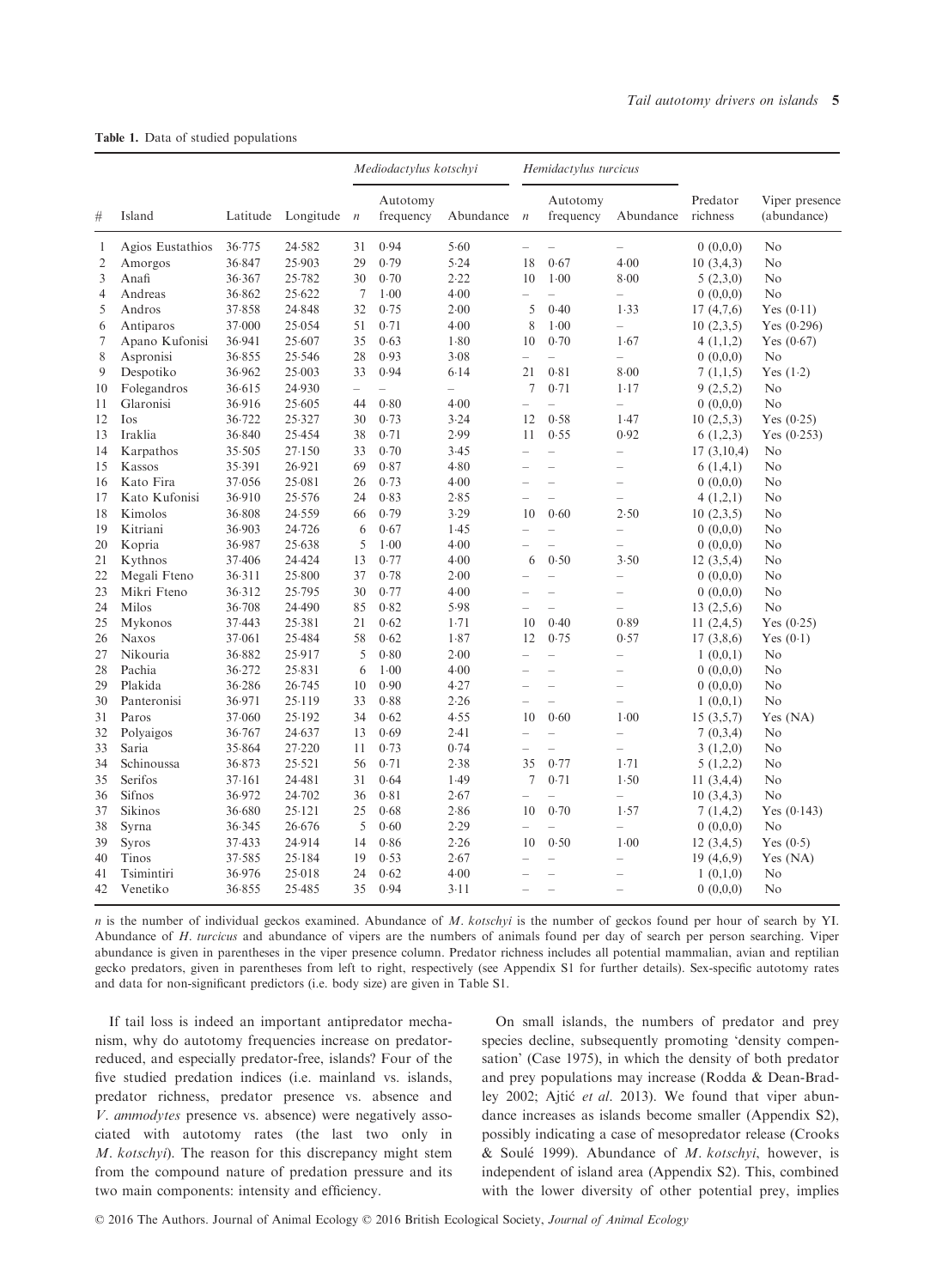

Fig. 3. Autotomy frequency comparison of mainland and insular individuals of each species: black – autotomized tails, white – intact tails. (a) Mediodactylus kotschyi; (b) Hemidactylus turcicus.

that vipers impose more intense predation pressure on geckos on the smallest, most species-poor islands.

Because vipers are dominant saurophagous predators (Pafilis et al. 2009b), we expected that they would strongly affect the tail autotomy frequencies. Interestingly, however, we found that autotomy rates were lower on islands with vipers. Predation efficiency varies across lizard predators (Medel et al. 1988), and vipers are considered highly efficient (Kreiner 2007; Pafilis et al. 2009b). Vipera ammodytes are 'sit-and-wait' venomous predators (Kreiner 2007). On the Aegean Sea islands, they exercise lizard-targeted luring behaviour, by moving the tip of their tail to resemble a maggot and attract their victims to approach,

thus further increasing the chances of a successful strike (Cundall 2002; Kreiner 2007). Even if a lizard manages to disengage from the viper's grasp following the strike, it will probably succumb shortly afterwards. Normally, a lizard can escape only if a viper attacks the tail, but not any other parts of the body. Autotomy is therefore a very effective antiviper mechanism only if the viper attacks the tail (and only if the tail was not already detached from its base before). Vipera ammodytes is known to specialize on hunting the most common available prey (Kreiner 2007), which on small Aegean Sea islands are lizards, and particularly *M. kotschyi* (Valakos et al. 2008 and authors' pers. obs.). The low frequencies of shed gecko tails on islands inhabited by vipers may thus reflect the fact that few geckos successfully survive viper attacks. The high efficiency of vipers can also explain the only predationrelated positive correlation we found: increase in tail-loss rates with viper (and gecko) abundance on viper-inhabited islands. We suggest that viper abundance follows the high gecko abundance rather than regulates it (Nowak, Theimer & Schuett 2008), as the latter is a main food source for vipers in our study system (Cattaneo 2010). If predation efficiency does not change with viper abundance, the tail-loss rates should reflect mostly intraspecific aggression and are therefore positively correlated with gecko abundance. This means that the positive correlation of viper abundance with the tail-loss rates is a by-product of the correlation between gecko abundance and viper abundance. It should be noted, however, that the relationship we found between viper abundance, gecko abundance and tail-loss rates on viper-inhabited islands in  $M$ . kotschyi is strongly determined by one influential point: Despotiko Island. Removing this island from the analysis eliminates the significance of the relationship between the autotomy rate and viper abundance ( $n = 9$ ,  $r = 0.14$ ,  $P = 0.71$ ). This island has the highest estimates of gecko abundance and viper abundance and a very high autotomy rate (94%).

Table 2. The best models for autotomy frequencies across different subsets of the data. For *Hemidactylus turcicus*, the predator richness excludes avian predators (as the model with the total predator species richness was not the best). None of the predictors was significant for H. turcicus in viper-inhabited islands

| Species                   | Subset                  | Predictors                                                  | $\boldsymbol{n}$ | Slope             | <b>SE</b>      | Intercept | <b>SE</b> | $\boldsymbol{P}$ |
|---------------------------|-------------------------|-------------------------------------------------------------|------------------|-------------------|----------------|-----------|-----------|------------------|
| Mediodactvlus<br>kotschvi | All islands             | Gecko abundance<br>Predator richness (total)                |                  | 0.212<br>$-0.045$ | 0.052<br>0.012 | 0.827     | 0.209     | < 0.01<br>< 0.01 |
|                           | Viper-inhabited islands | Gecko abundance                                             |                  | 0.322             | 0.109          | $-0.004$  | 0.320     | < 0.01           |
|                           |                         | Viper abundance                                             | 10               | 1.167             | 0.454          | 0.521     | 0.183     | 0.01             |
|                           | Viper-free islands      | Gecko abundance<br>Predator richness (total)                |                  | 0.020<br>$-0.040$ | 0.067<br>0.017 | 0.910     | 0.247     | < 0.01<br>< 0.01 |
| Hemidactylus<br>turcicus  | All islands             | Gecko abundance<br>Predator richness (mammals and reptiles) | 17               | 0.153<br>$-0.115$ | 0.752<br>0.066 | 1.004     | 0.463     | 0.04<br>0.08     |
|                           |                         | Gecko abundance                                             | 17               | 0.173             | 0.075          | 0.304     | 0.227     | 0.02             |
|                           |                         | Predator richness (mammals and reptiles)                    | 17               | $-0.125$          | 0.065          | 1.495     | 0.406     | 0.05             |
|                           | Viper-free islands      | Predator richness (mammals and reptiles)                    |                  | $-0.271$          | 0.130          | 2.279     | 0.692     | 0.04             |

© 2016 The Authors. Journal of Animal Ecology © 2016 British Ecological Society, Journal of Animal Ecology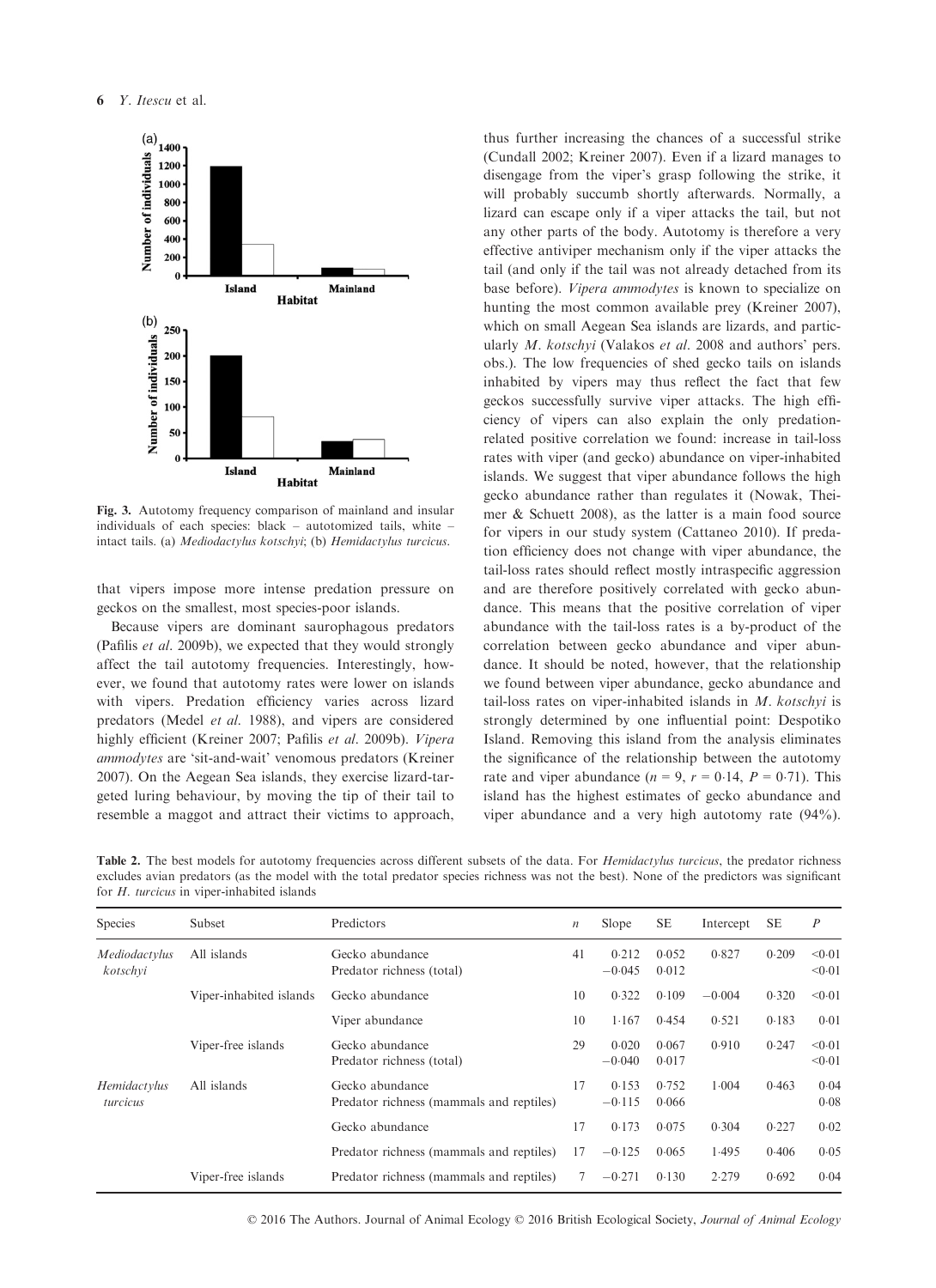Fig. 4. Logistic regression curves of autotomy frequencies against significant predictor variables (univariate analyses): (a) gecko abundance in Mediodactylus kotschyi; (b) predator richness in M. kotschyi; (c) gecko abundance in Hemidactylus turcicus; (d) predator richness (non-avian) in H. turcicus.



Fig. 5. Autotomy frequencies of *Medio*dactylus kotschyi on viper-free islands compared with the frequencies on viperinhabited islands: (a) M. kotschyi; (b) Hemidactylus turcicus.

Although we have no reason to doubt these estimates, we urge caution in interpreting the trend. The reason H. turcicus is not affected by vipers is probable that V. ammodytes mostly avoids entering human habitations (authors' pers. obs.), the favourite dwelling of the house gecko. Hemidactylus turcicus usually clings to building walls (authors' pers. obs.) – too high for the grounddwelling vipers to reach.

Predator richness is regularly used as an index of predation pressure (e.g. Pérez-Mellado, Corti & Lo Cascioa 1997; Cooper, Pérez-Mellado & Vitt 2004; Pafilis et al. 2009b). The association between predator richness and predation intensity (i.e. the rate of predation attempts), however, has been questioned (Jaksic & Busack 1984; Wright, Kimsey & Campbell 1984). Predation intensity has been shown to positively correlate with the autotomy rates in some lizard species (e.g. Fox, Perea-Fox & Franco 1994). The negative association we found here between the tail-loss rates and predator richness supports Jaksic & Busack's (1984) questioning of the relationship between predator richness and predation intensity. We suggest that the autotomy rates reflect a trade-off between predation intensity and efficiency: tail loss increases with intensity (Pianka 1970 cf. Jaksic & Busack 1984; Fox, Perea-Fox & Franco 1994) and declines where predators are more efficient (Schoener 1979; Medel et al. 1988; Bateman & Fleming 2011).

Our findings suggest that intraspecific competition is the most important selection agent affecting the tail loss. Autotomy frequencies of both gecko species are higher in dense populations and in M. kotschyi on predator-free islands as well. On small, densely populated islands, intraspecific aggressive encounters are frequent and strong (Raia et al. 2010), and hence, the autotomy rates increase (Pafilis et al. 2009b; Cooper, Dimopoulos & Pafilis 2015; Donihue et al. 2016). Mediodactylus kotschyi is highly territorial (Ajtic 2014), and individuals fight fiercely with conspecifics. In such encounters, geckos bite off their rivals' tails, yet rarely fight to the death (Bauer 2013). Aggressive encounters over basking positions, which we have witnessed on predator-free islets, corroborate our findings. Predator–prey encounters, however, may be lethal, and only some leave autotomized lizards alive. Moreover, the ability of a lizard that has already autotomized its tail to successfully reuse this defence mechanism is lower than that of a lizard that had never used it (Naya et al. 2007). This increases the likelihood of succumbing to another predation attempt (Congdon, Vitt & King 1974; Downes & Shine 2001). Thus, many more individuals who previously used autotomy survive (and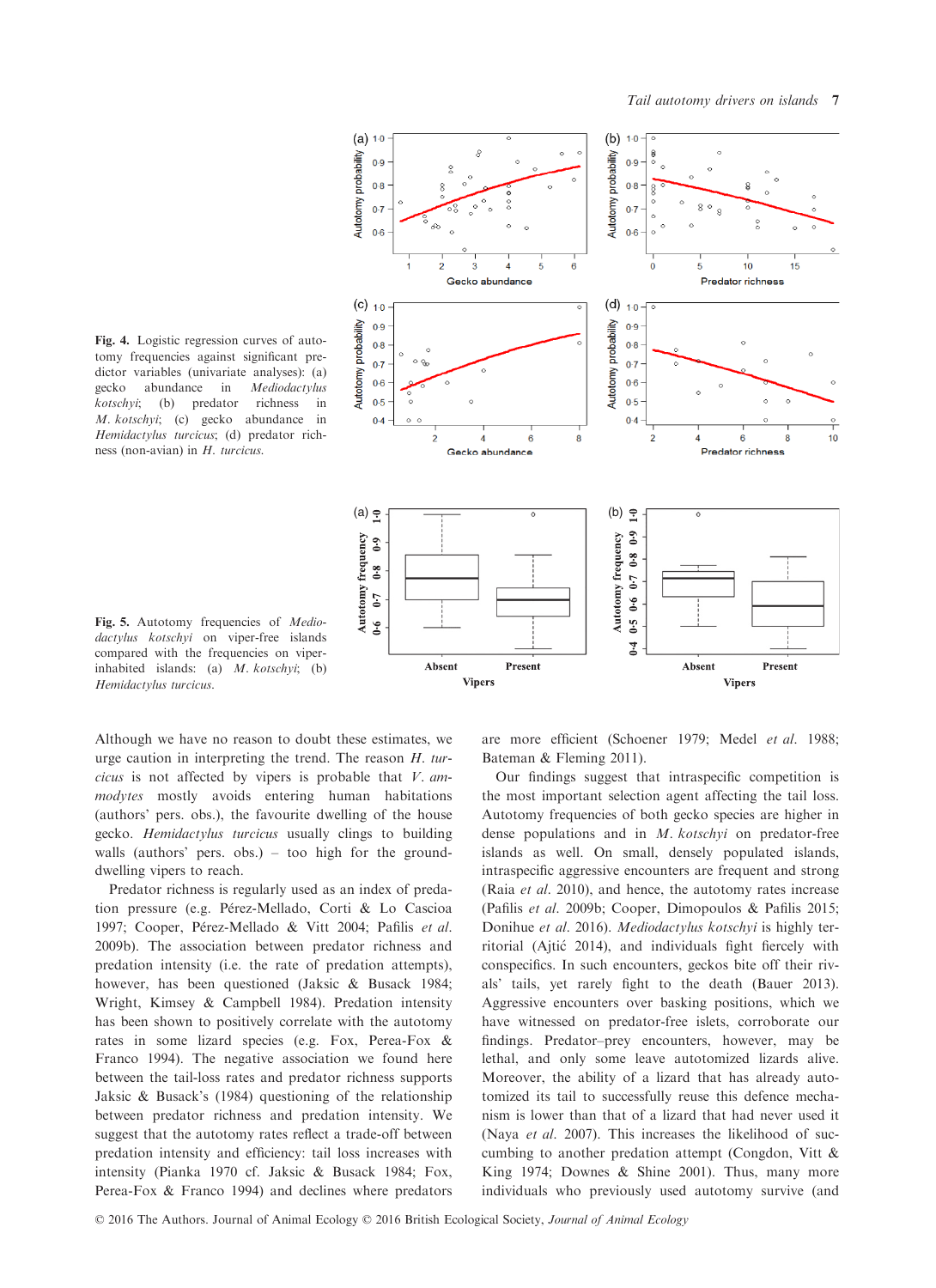can be detected) in predator-free dense populations, and higher proportions of lizards with regenerated tails therefore accumulate. Where predation is rife, lizard population densities may be kept low (Case 1975), and thus, predators in effect reduce the frequency of the aggressive intraspecific interactions that result in autotomy. However, our data do not demonstrate such associations between gecko abundance and predation indices (e.g. predator richness and viper abundance; Appendix S2) and therefore do not support this mechanism.

Sexual differences in autotomy are uncommon in lizards (e.g. Chapple & Swain 2004; Brock et al. 2015; but see Bateman & Fleming 2011). Male lizards are much more aggressive towards male conspecifics than they are towards females, and they are also more aggressive than females are (e.g. Cooper, Dimopoulos & Pafilis 2015 and references therein). Autotomy frequencies in males are therefore expected to be higher than in females (Bateman & Fleming 2009). Males in our study system had significantly higher tail-loss rates than females, further suggesting that intraspecific aggression drives the tail loss.

We conclude that although predation is commonly considered as the main force driving autotomy, intraspecific aggression constitutes an even stronger driver than predation, at least in some species and ecosystems, such as those we studied. Defence mechanisms such as autotomy do not merely reflect the predation pressure and are the fruit of a complex ensemble of selection pressures. Our results contrast those of previous studies (Cooper, Pérez-Mellado & Vitt 2004; Pafilis, Pérez-Mellado & Valakos 2008) and demonstrate that different species of lizards do not respond uniformly to the same environmental conditions. Additional detailed data on predation efficiency and intensity (in general and for specific predators), as well as on the prevalence and fierceness of intraspecific encounters, and their impact on caudal autotomy frequencies, could contribute to further elucidating the patterns and drivers of tail-loss evolution.

### Acknowledgements

We thank Alex Slavenko, Aviv Bejerano, Stav Brown, Colin Donihue, Nir Einav, Tamar Freud, Alison Gainsbury, Efrat Golan, Eden Goshen, Anat Hartmann, Simon Jamison, Lama Khoury, Menachem Kurzits, Shani Levinkind, Amir Lewin, Michael Mosses, Gaya Savion, Eylon Sharoni, Achiad Sviri, Oliver Tallowin, Karin Tamar, Alexandros Vezyrakis and Keren-Or Werheimer for their valuable help with field work. We thank Pasquale Raia and Anat Feldman for enlightening suggestions. We are grateful to Johannes Foufopoulos for assistance and advice. We thank Michael Franzen and Frank Glaw (Zoologische Staatssammlung München), Dennis Rödder, Ursula Butt and Wolfgang Böhme (Zoologische Forschungsmuseum Alexander Koenig, Bonn), Petros Lymberakis and Manolis Papadimitrakis (Natural History Museum Crete), Boaz Shacham (National Natural History Collections, Hebrew University of Jerusalem) and Erez Maza (The Steinhardt Museum of Natural History, Tel Aviv University) for facilitating work in the collections under their care. We thank Naomi Paz for her language editing suggestions and the associate editor and two anonymous reviewers for a productive criticism of previous versions. All work was conducted with permission from the Greek Ministry of Environment, Energy, and Climate Change (Permit 20305/824). The study was funded by an Israel Science Foundation (ISF) Grant #1005/12. The authors have no conflict of interest to declare.

## Data accessibility

All data are included in the paper and supporting information and also archived from the Dryad Digital Repository [http://dx.doi.org/10.5061/](http://dx.doi.org/10.5061/dryad.2qd2g) [dryad.2qd2g](http://dx.doi.org/10.5061/dryad.2qd2g) (Itescu et al. 2016).

### **References**

- Ajtic, R. (2014) Morphological, biogeographical and ecological characteristics of Kotschy's gecko (Cyrtodactylus kotschyi Steindachner, 1870 Gekkonidae) from the mainland portion of its distribution range. Fauna Balkana, 3, 1–70.
- Ajtic, R., Tomovic, L., Sterijovski, B., Crnobrnja-Isailovic, J., Djordjevic, S., Diurakić, M. et al. (2013) Unexpected life history traits in a very dense population of dice snakes. Zoologischer Anzeiger-A Journal of Comparative Zoology, 252, 350–358.
- Arnold, E.N. (1988) Caudal autotomy as a defense. Biology of the Reptilia (eds C. Gans & R.B. Huey), pp. 235–273. Alan R. Liss, New York, NY, USA.
- Bateman, P. & Fleming, P. (2009) To cut a long tail short: a review of lizard caudal autotomy studies carried out over the last 20 years. Journal of Zoology, 277, 1–14.
- Bateman, P.W. & Fleming, P.A. (2011) Frequency of tail loss reflects variation in predation levels, predator efficiency, and the behaviour of three populations of brown anoles. Biological Journal of the Linnean Society, 103, 648–656.
- Bauer, A.M. (2013) Geckos: The Animal Answer Guide. Johns Hopkins University Press, Baltimore, MD, USA.
- Blumstein, D.T. & Daniel, J.C. (2005) The loss of anti-predator behaviour following isolation on islands. Proceedings of the Royal Society of London. Series B: Biological Sciences, 272, 1663–1668.
- Brock, K.M., Bednekoff, P.A., Pafilis, P. & Foufopoulos, J. (2015) Evolution of antipredator behavior in an island lizard species, Podarcis erhardii (Reptilia: Lacertidae): the sum of all fears? Evolution, 69, 216-231.
- Buckley, L.B. & Jetz, W. (2007) Insularity and the determinants of lizard population density. Ecology Letters, 10, 481–489.
- Buckley, L.B. & Roughgarden, J. (2005) Effect of species interactions on landscape abundance patterns. Journal of Animal Ecology, 74, 1182– 1194.
- Case, T.J. (1975) Species numbers, density compensation, and colonizing ability of lizards on islands in the Gulf of California. Ecology, 56, 3–18.
- Cattaneo, A. (2010) Note eco-morfologiche su alcune specie ofidiche Egee, con particolare riferimento alle popolazioni delle Cicladi centro-orientali (Reptilia). Naturalista Siciliana, 34, 319–350.
- Chapple, D.G. & Swain, R. (2002) Effect of caudal autotomy on locomotor performance in a viviparous skink, Niveoscincus metallicus. Functional Ecology, 16, 817-825.
- Chapple, D.G. & Swain, R. (2004) Inter-populational variation in the cost of autotomy in the metallic skink (Niveoscincus metallicus). Journal of Zoology, 264, 411–418.
- Congdon, J.D., Vitt, L.J. & King, W.W. (1974) Geckos: adaptive significance and energetics of tail autotomy. Science, 184, 1379–1380.
- Cooper, W.E., Dimopoulos, I. & Pafilis, P. (2015) Sex, age, and population density affect aggressive behaviors in Island lizards promoting cannibalism. Ethology, 121, 260–269.
- Cooper, W.E., Pérez-Mellado, V. & Vitt, L.J. (2004) Ease and effectiveness of costly autotomy vary with predation intensity among lizard populations. Journal of Zoology, 262, 243-255.
- Crooks, K.R. & Soule, M.E. (1999) Mesopredator release and avifaunal extinctions in a fragmented system. Nature, 400, 563-566.
- Cundall, D. (2002) Envenomation strategies, head form, and feeding ecology in vipers. Biology of the Vipers (eds G.W. Schuett, M. Hoggren, M.E. Douglas & H.W. Greene), pp. 149–162. Eagle Mountain Publishing, Eagle Mountain, UT, USA.
- Donihue, C.M., Brock, K.M., Foufopoulos, J. & Herrel, A. (2016) Feed or fight: testing the impact of food availability and intraspecific aggression on the functional ecology of an island lizard. Functional Ecology, 30, 566–575.
- Downes, S. & Shine, R. (2001) Why does tail loss increase a lizard's later vulnerability to snake predators? Ecology, 82, 1293–1303.
- Fleming, P.A., Muller, D. & Bateman, P.W. (2007) Leave it all behind: a taxonomic perspective of autotomy in invertebrates. Biological Reviews, 82, 481–510.